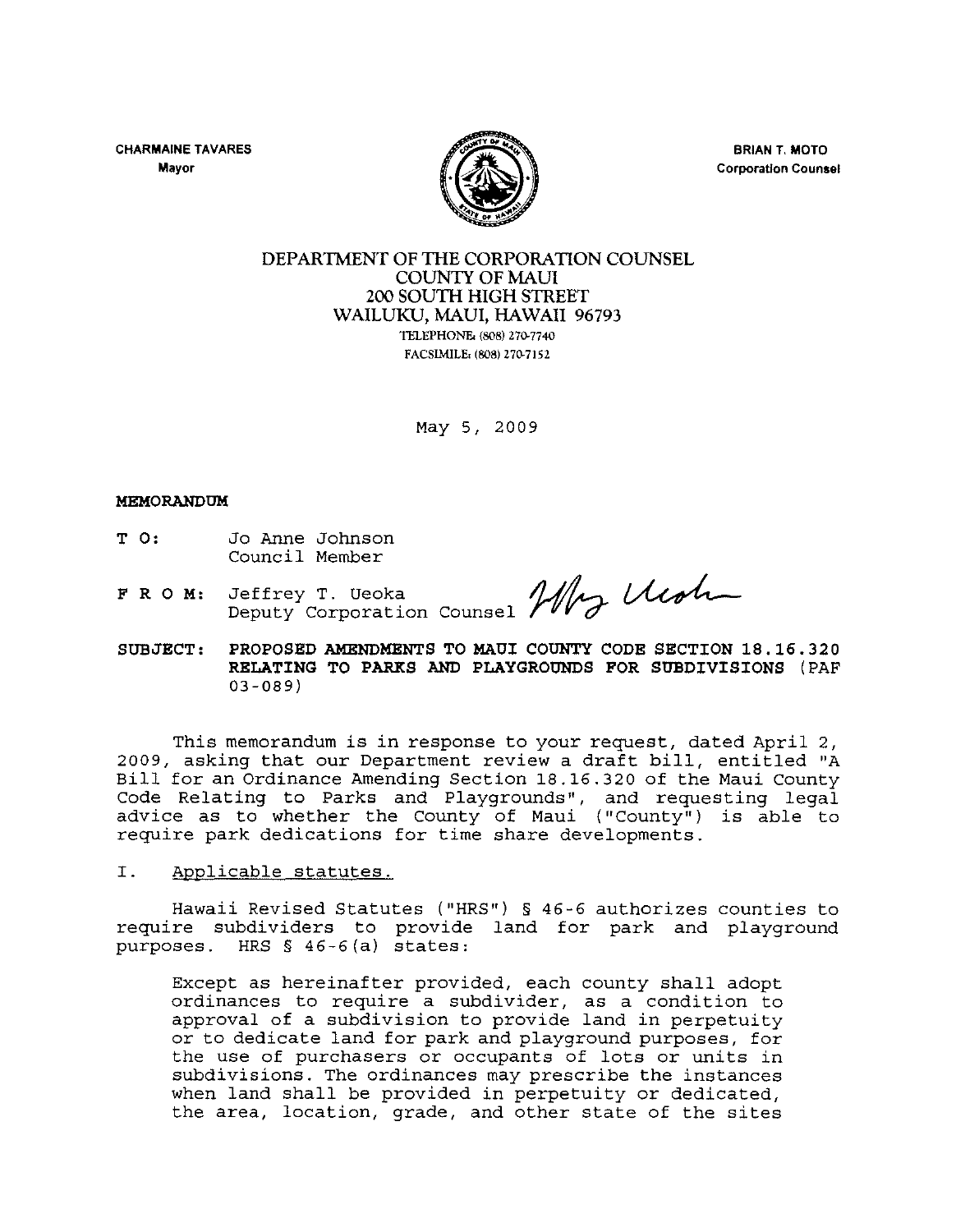> so required to be provided or dedicated. In addition thereto, such ordinances may prescribe penalties or other remedies for violation of such ordinances.

HRS § 46-6(f) (6) defines subdivision as follows:

"Subdivision" means the division of improved or unimproved land into two or more lots, parcels, sites, or other divisions of land and for the purpose, whether immediate or future, of sale, lease, rental, transfer of title to, or interest in, any or all such lots, parcels,<br>sites, or division of land. The term includes division of resubdivision, and when appropriate to the context, shall relate to the land subdivided. The term also includes a building or group of buildings, other than a hotel, containing or divided into three or more dwelling units or lodging units.

HRS § 46-6(f) (2) defines a dwelling unit as "a room or rooms connected together, constituting an independent housekeeping unit for a family and containing a single kitchen." HRS  $\S$  46-6(f)(3) def ines a lodging unit as "a room or rooms connected together, constituting an independent housekeeping unit for a family which does not contain any kitchen."

HRS § 46-6(e) states:

The ordinances adopted pursuant to this section may provide, where special circumstances, conditions, and needs within the respective counties so warrant, for such exemptions and exclusions as the councils of the respective counties may deem necessary or appropriate and may also prescribe the extent to and the circumstances under which the requirements therein shall or shall not be applicable to subdivisions.

Section 18.16.320, Maui County Code ("MCC"), pertaining to park and playground dedication requirements for subdivision applications, implements HRS  $\S$  46-6.<sup>1</sup> The County, in its applications, implements HRS  $§$  46-6.<sup>1</sup> The County, in its application of MCC § 18.16.320, has not required time share

<sup>&</sup>lt;sup>1</sup> Each of the other counties in the State has an ordinance implementing HRS § 46-6. The ordinances are: Section 8-5, Hawaii County Code; Chapter 22, Article 7, Revised Ordinances of Honolulu; and Section 9-2.8, Kauai County Code. None specifically include time share developments in the definition of "subdivision".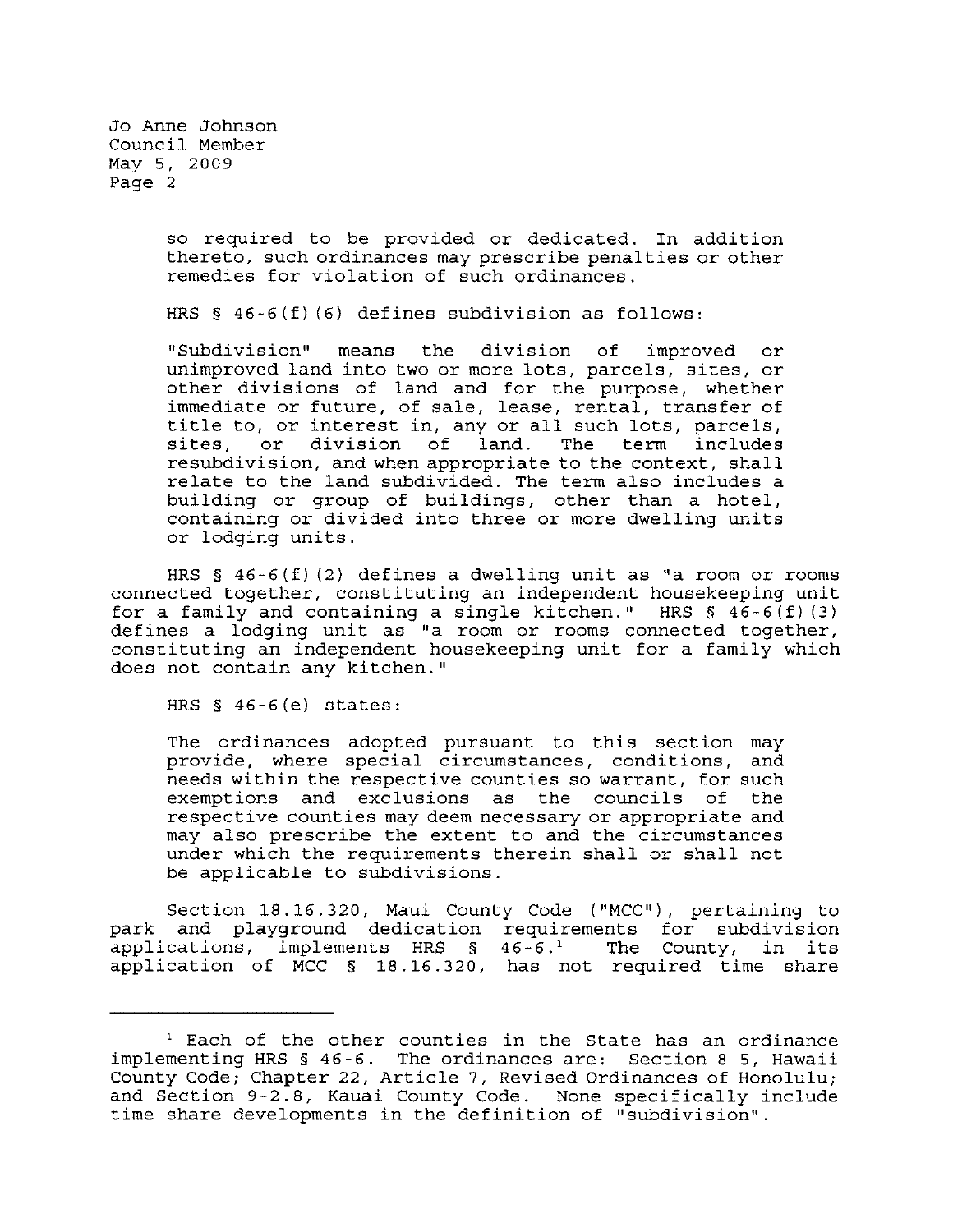developments to provide land in perpetuity or to dedicate land for park or playground purposes.

- II. Discussion.
	- A. Applicable rules of statutory construction.

The Hawaii Supreme Court has held:

When construing a statute, our foremost obligation 'is to ascertain and give effect to the intention of the legislature[,]' which 'is to be obtained primarily from the language contained in the statute itself.' In other words, '[t]he fundamental starting point for statutory interpretation is the language of the statute itself.... And where the statutory language is plain and unambiguous, our sole duty is to give effect to its plain and obvious meaning.  $1^2$ 

The Hawaii Supreme Court has also held:

When there is doubt, doubleness of meaning, or indistinctiveness or uncertainty of an expression used in a statute an ambiguity exists. If the statutory language is ambiguous or doubt exists as to its meaning, "[c] ourts may take legislative history into consideration in construing a statute.<sup>"3</sup>

Further, if a statute is silent as to a claimed purpose of the statute, the Court will look to the legislative history.<sup>4</sup>

<sup>2</sup> Richardson v. City & County of Honolulu, 76 Hawai'i 46, 63, 868 P.2d 1193, 1210 (1994) (alterations in original) (citations omitted) .

<sup>&</sup>lt;sup>3</sup> Franks v. City and County of Honolulu, 74 Hawai`i 328, 335, 843 P.2d 668, 671 (1993) (alterations in original) (citations omitted) .

<sup>&</sup>lt;sup>4</sup> Allstate Insurance Co. v. Hirose, 77 Hawai`i 362, 364, 884 P.2d 1138, 1140 (1994) (citing Franks v. City and County of 1.2d 1190, 1110 (1991) (Croing <u>framed theory</u>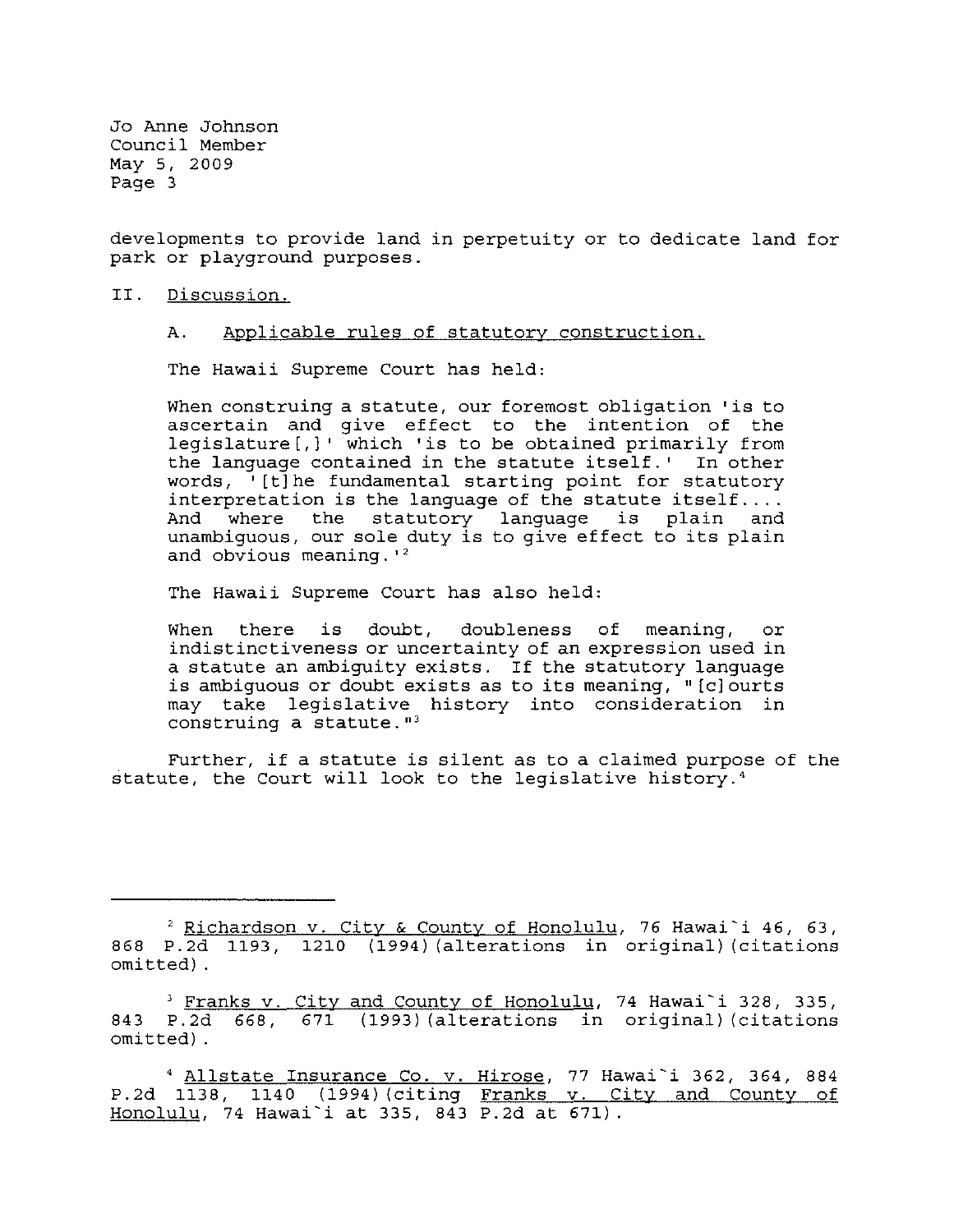### B. HRS § 46-6 does not explicitly authorize counties to impose park and playground dedication requirements on time share developments.

HRS § 46-6 does not clearly and explicitly authorize counties to adopt ordinances requiring time share developers, as a condition of "approval", to provide land in perpetuity or to dedicate land for park and playground purposes. Indeed, HRS § 46-6 does not reference time share units or time share developments at all.

Although HRS § 46-6 (f) (6) defines "subdivision" to include "a building or group of buildings ... containing or divided into three or more dwelling units or lodging units",<sup>5</sup> it excludes hotels. HRS §46-6 (f) (6) does not define "hotel"; however, it is arguable that time share units and time share plans have characteristics similar to that of hotels, a fact recognized by County zoning ordinances, which allow time share units and time share plans in the hotel district only.<sup>6</sup>

C. The legislative history of HRS § 46-6 does not indicate that HRS § 46-6 was intended to authorize counties to treat time share units and time share developments as "subdivisions" for park and playground dedication purposes.

Inasmuch as HRS § 46-6 is silent as to time share units and developments, and because HRS  $\S$  46-6(f)(6) does not define the term "hotel" as used therein, we examine the legislative history of HRS  $$46-6.$ 

Act 140 (1970), entitled "A Bill for an Act Relating to Parks and Playgrounds for Subdivisions", amended HRS § 46-6, and HRS § 46-6 remains in substantially the same form today as so amended. Standing Committee Report No. 701-70 states that the Bill was intended to treat as a subdivision "a building or group of buildings containing three or more dwelling or lodging units in consonance with the contemporary practice of real property development where there is a concentration of people within a given

 $5$  HRS § 46-6(f)(6).

<sup>6</sup>*See* Chapter 19.37, MCC, pertaining to "time sharing plans". MCC § 19.37.010(C) states that "[tlime share units, time share plans and transient vacation rentals are allowed in the hotel district; provided, such use is explicitly and prominently authorized by the project instrument."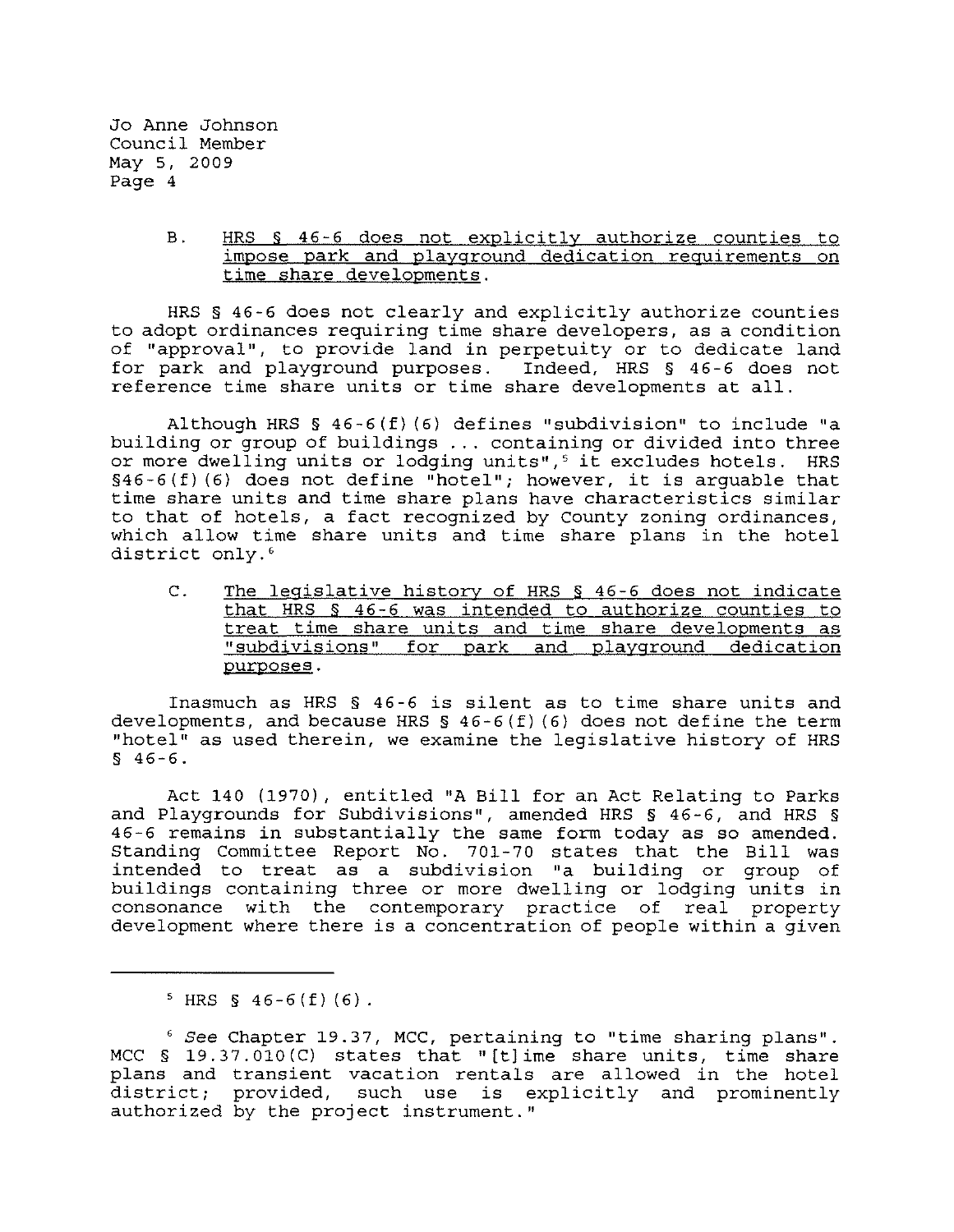area."<sup>7</sup> However, the Select Committees of Oahu, Maui, Hawaii and Kauai amended the definition of "subdivision" in Senate Bill No. 1745-70 to exclude "hotels".' Standing Committee Report No. 701-70 does not elaborate on the term "hotels" as used in the Bill.

Act 140 (1970) also amended HRS § 46-6 by adding subsection (e), the purpose of which was to allow "the counties to take care of special problems peculiar to their jurisdiction."<sup>9</sup> Standing Committee Report No. 620-70 indicates that this amendment was a response to testimony that the then existing version of HRS § 46-6<br>was "too inflexible" and resulted in "inequity". However, in was "too inflexible" and resulted in "inequity". describing the types of "special problems" intended to be addressed by the amendment, Standing Committee Report No. 620-70 makes no mention of time share units or time share developments; rather, the Report identifies various technical issues confronted by counties .'0 Therefore, we do not believe that the legislative history of HRS § 46-6(e) supports an interpretation that allows counties to treat time share units and time share developments as "subdivisions" for park and playground dedication purposes.

III. Conclusion.

For the reasons discussed above, we advise that HRS § 46-6 does not authorize the County to adopt an ordinance requiring time share developers to provide land for park and playground purposes. Such an ordinance requires, in our opinion, amendment of HRS § 46-6 by the Legislature.

 $'$  1970 House Journal, at 1140.

<sup>8</sup>*Id.* 

, 1970 Senate Journal, at 1264.

10 See 1970 Senate Journal, at 1262 ("Testimony before your Committee indicated that Section 46-6 in its present form is too inflexible and often results in inequity. No exemption is allowed, for example, to very small subdivisions. Moreover, technical subdivisions for financing or otherwise, but not for development into residential or apartment lots, would not be presently excluded. Furthermore, there may be situations when a combination of land and money might be more equitable than requiring only land<br>or money in the alternative from a subdivider. The proposed or money in the alternative from a subdivider. amendments would authorize the counties to resolve such problems through their ordinances.").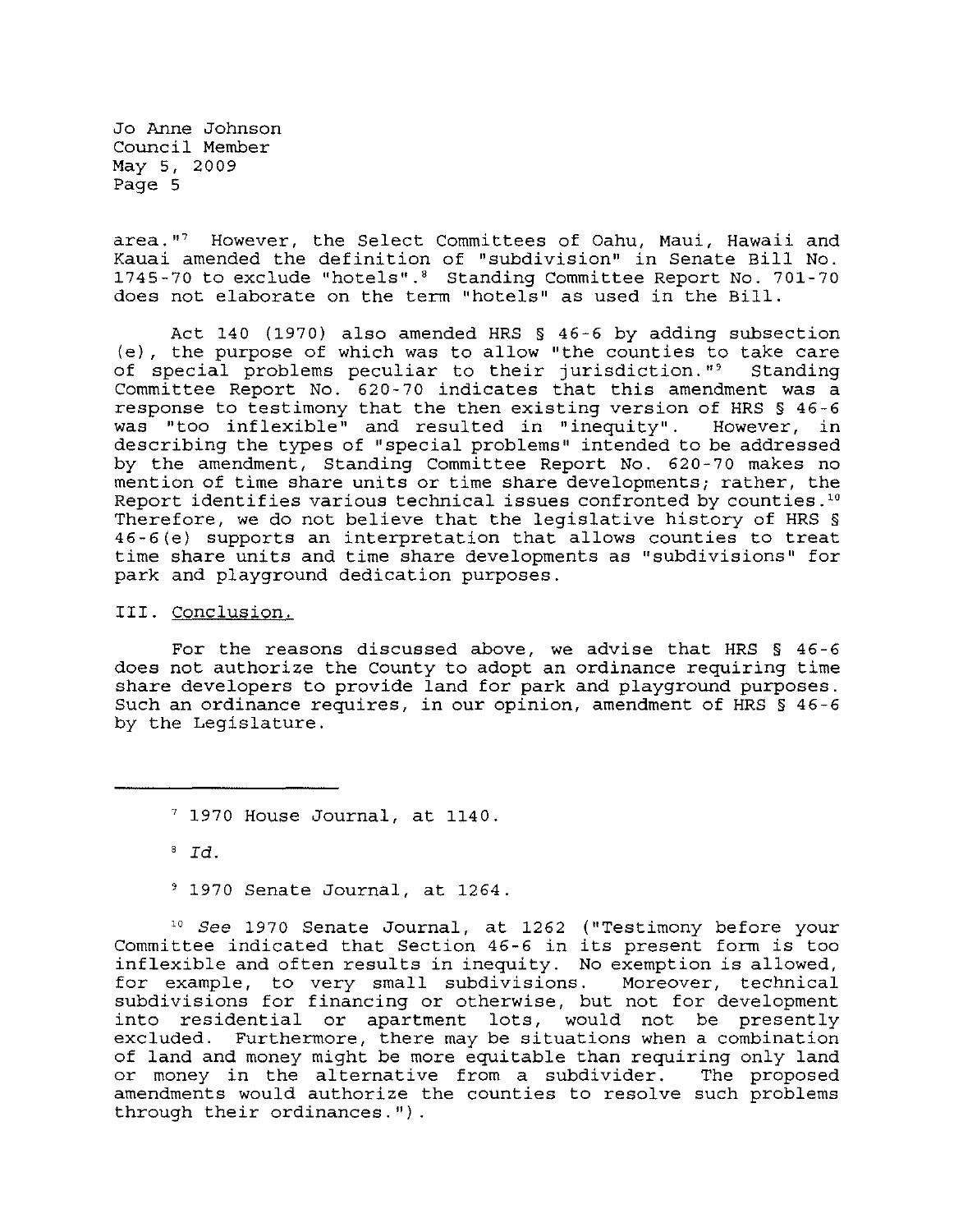Accordingly, our Department is returning "A Bill for an Ordinance Amending Section 18.16.320 of the Maui County Code Relating to Parks and Playgrounds" unsigned.

JTU: lkk attachment

cc: David A. Galazin, Deputy Corporation Counsel Milton M. Arakawa, A.I.C.P., Director, Department of Public Works Michael Miyamoto, Deputy Director, Department of Public Works Webpage

APPROVED FOR TRANSMITTAL:

**BRIAN**  $T$ . רידרא Corporation Counsel **S:\ALL\Advisory\JTU\PAF 03-089.wpd**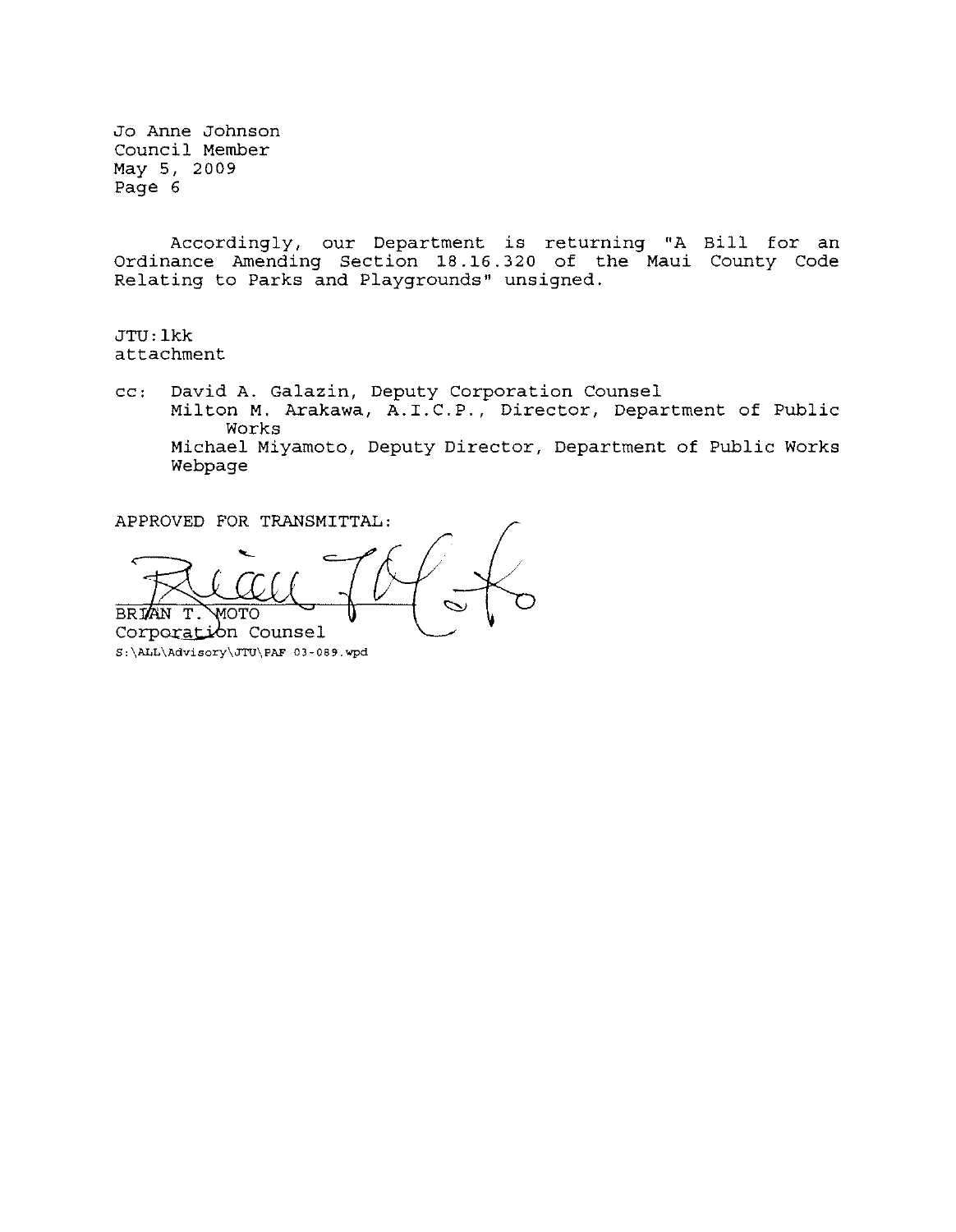ORDINANCE NO. \_\_\_\_\_\_\_\_\_\_\_\_\_\_\_

BILL NO. \_\_\_\_\_ (2003)

## A BILL FOR AN ORDINANCE AMENDING SECTION 18.16.320 OF THE MAUl COUNTY CODE RELATING TO PARKS AND PLAYGROUNDS

BE IT ORDAINED BY THE PEOPLE OF THE COUNTY OF MAUl:

SECTION 1. Section 18.16.320(A) of the Maui County Code is amended

to read as follows:

# **"Chapter 18.16**

# **DESIGN STANDARDS**

## **Sections:**

## **18.16.320 Parks and playgrounds.**

**18.16.320 Parks and playgrounds.** A. For the purposes of this section, the following definitions shall apply:

"Approval" means the final approval granted to a proposed subdivision where the actual division of land into smaller parcels is sought; provided, that where construction of a building or buildings is proposed without further subdividing an existing parcel of land, the term "approval" shall refer to the issuance of the building permit. "Council" means the Maui County council.

"County" means the County of Maui of the State of Hawaii.

"Dwelling unit" means a room or rooms connected together, constituting an independent housekeeping unit for a family and containing a single kitchen.

"Lodging unit" means a room or rooms connected together, constituting an independent housekeeping unit for a family which does not contain any kitchen.

"Parks and playgrounds" mean areas used for active or passive recreational pursuits.

"Privately owned parks and playgrounds" mean parks or playgrounds and their facilities which are not provided in perpetuity or dedicated but which are owned and maintained by or on behalf of the ultimate users of the subdivision pursuant to recorded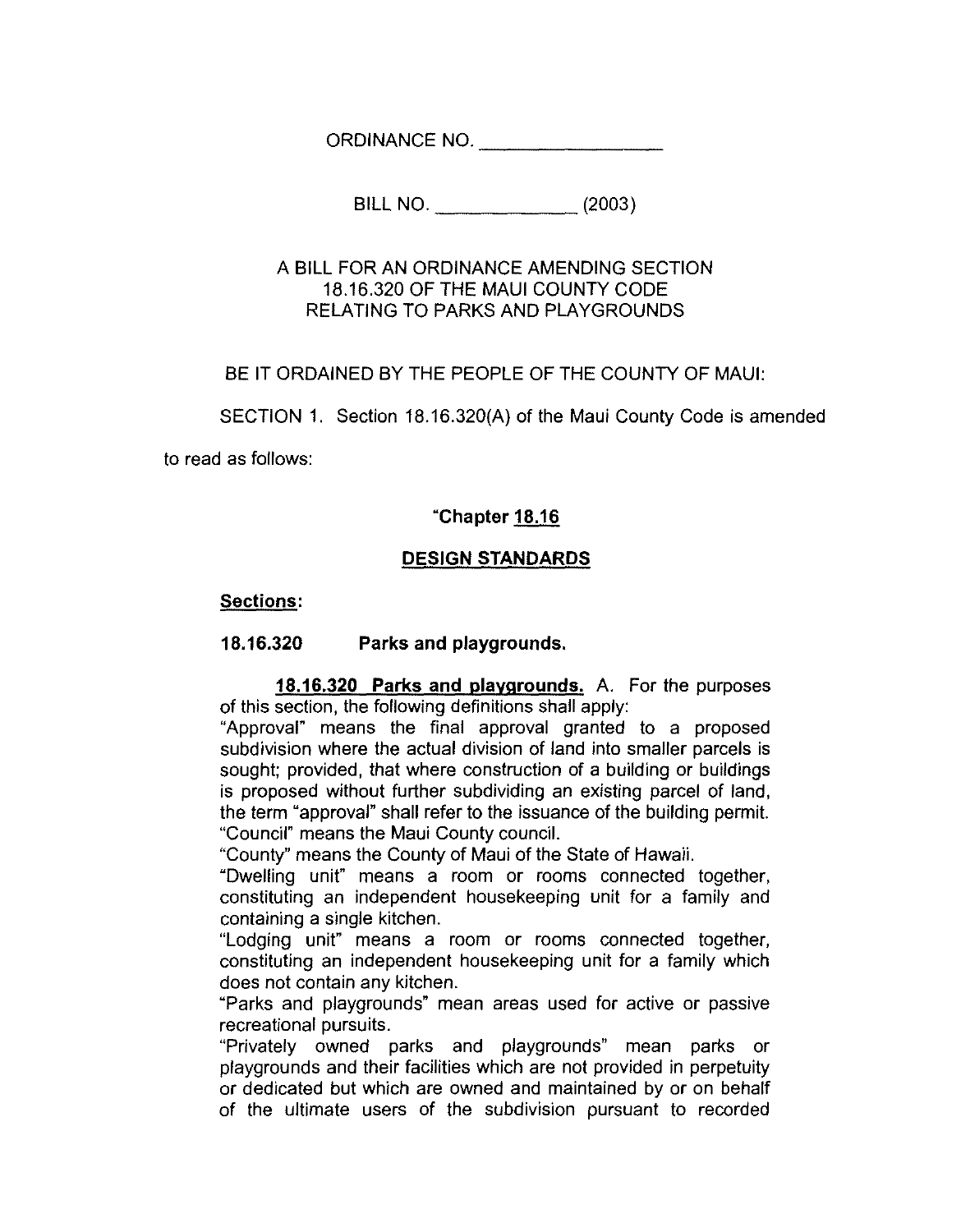restrictive covenants. Where the privately owned park is a part of the lot or lots on which a building or group of buildings containing or divided into three or more dwelling units or lodging units are constructed, it shall not be required that the private park or playground meet County subdivision standards nor shall the area of the private park or playground be deducted from the area of the lot or lots for purposes of zoning or building requirements.

"Subdivider" means any person who divides land as specified under the definition of subdivision or who constructs a building or group of buildings containing or divided into three or more dwelling units,[ or] lodging units, or time share units.

"Subdivision" means the division of improved or unimproved land into two or more lots, parcels, sites, or other divisions of land and for the purpose, whether immediate or future, of sale, lease, rental, transfer of title to, or interest in, any or all such lots, parcels, sites, or division of land. The term includes resubdivision, and when appropriate to the context, shall relate to the land subdivided. The term also includes a building or group of buildings, other than a hotel, containing or divided into three or more dwelling units,[ or] lodging units. or time share units. The term includes a building or group of buildings converted from hotel to residential or time share use. The term includes dwelling units, [ or] lodging units, or time share units added to a building or group of buildings, other than a hotel, where the total number of units is three or more. "Time share unit" means the actual and promised accommodations.

and related facilities. which are the subject of a time share plan. as defined in Section 19.04.040 of the Maui County Code.

"Time share use" means the use of a time share unit."

SECTION 2. Material to be repealed is bracketed. New material is

underscored. In printing this bill, the County Clerk need not include the brackets,

bracketed material, or the underscoring.

SECTION 3. This ordinance shall take effect upon its approval.